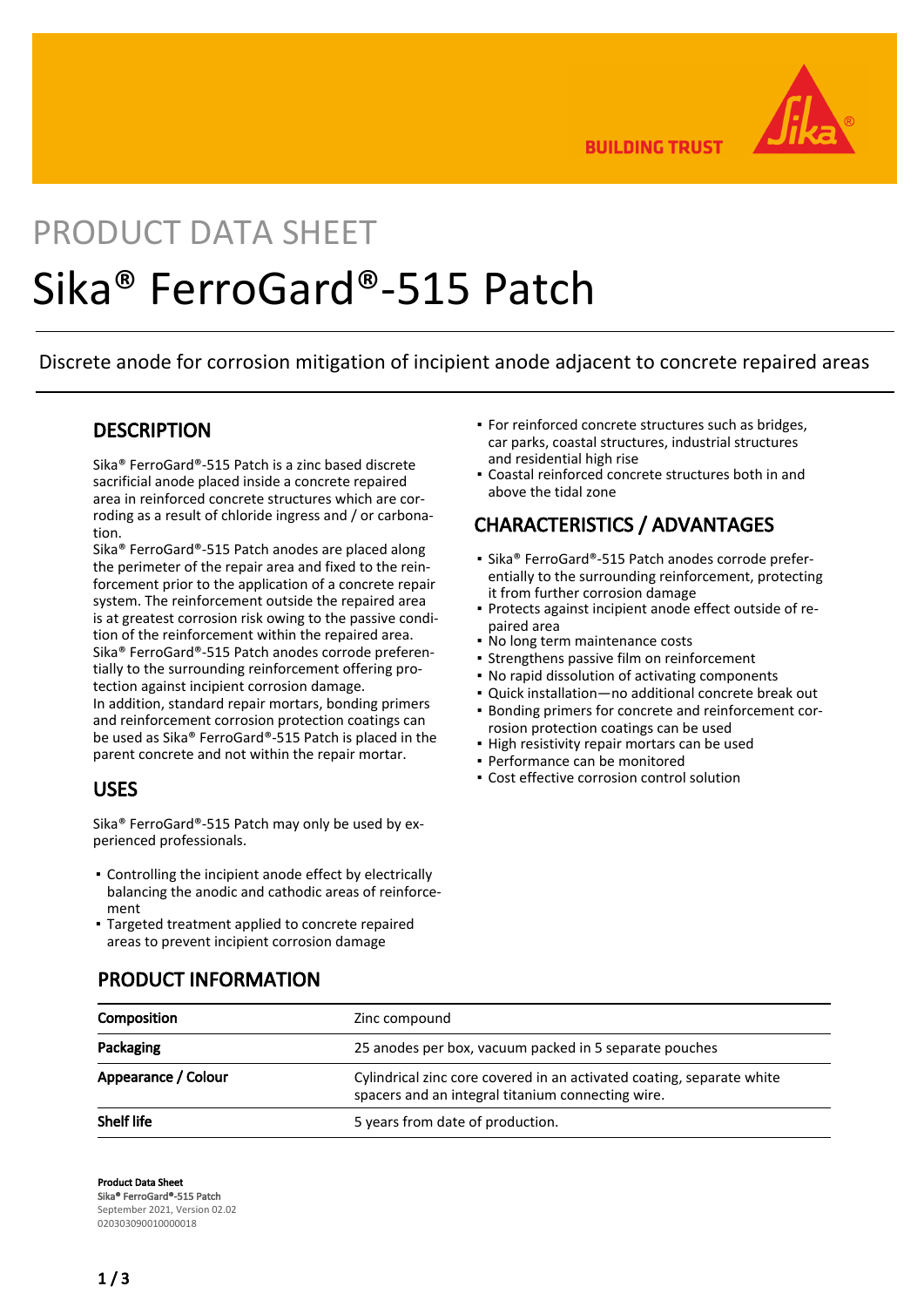| <b>Storage conditions</b>      | re-sealed.                                                                                                                                                                    | Product must be stored in original, unopened and undamaged packaging<br>in dry conditions at temperatures between +5 °C and +30 °C. Always refer<br>to packaging. Do not allow contact with oxidizing materials. Pouches must<br>only be opened when product is required. Any part used pouches must be |
|--------------------------------|-------------------------------------------------------------------------------------------------------------------------------------------------------------------------------|---------------------------------------------------------------------------------------------------------------------------------------------------------------------------------------------------------------------------------------------------------------------------------------------------------|
| Length                         | $^{\sim}80$ mm                                                                                                                                                                |                                                                                                                                                                                                                                                                                                         |
| <b>Diameter</b>                | $^{\sim}$ 18 mm                                                                                                                                                               |                                                                                                                                                                                                                                                                                                         |
| Zinc weight                    | $^{\sim}$ 120 g                                                                                                                                                               |                                                                                                                                                                                                                                                                                                         |
| <b>TECHNICAL INFORMATION</b>   |                                                                                                                                                                               |                                                                                                                                                                                                                                                                                                         |
| <b>Current density</b>         | $>0.2-2$ mA/m <sup>2*</sup> in corrosive environment<br>*Dependent on local conditions, including chloride concentration, con-<br>crete properties, humidity and temperature. |                                                                                                                                                                                                                                                                                                         |
| <b>SYSTEM INFORMATION</b>      |                                                                                                                                                                               |                                                                                                                                                                                                                                                                                                         |
| System structure               | • Sika® FerroGard®-515 Patch<br>• Sika <sup>®</sup> FerroGard®-500 Crete<br>Name<br>Sika <sup>®</sup> FerroGard®-510 Patch<br>Sika <sup>®</sup> FerroGard®-520 Patch          | Other anode sizes are available with different zinc contents and profile:<br>Zinc content<br>$^{\sim}65$ g<br>$^{\sim}$ 180 g                                                                                                                                                                           |
| <b>APPLICATION INFORMATION</b> |                                                                                                                                                                               |                                                                                                                                                                                                                                                                                                         |
| Hole dimension                 | Depth: 90 mm                                                                                                                                                                  |                                                                                                                                                                                                                                                                                                         |

| <b>Hole dimension</b>   | Depth: 90 mm<br>Diameter: 25 mm |
|-------------------------|---------------------------------|
| Ambient air temperature | $+5 °C$ min                     |
| Substrate temperature   | $+5$ °C min                     |

## BASIS OF PRODUCT DATA

All technical data stated in this Product Data Sheet are based on laboratory tests. Actual measured data may vary due to circumstances beyond our control.

## FURTHER INFORMATION

Sika Method Statement: Corrosion Control using Dis-▪ crete Galvanic Anodes-Sika® FerroGard®-500s Patch

## IMPORTANT CONSIDERATIONS

In order that suitable current flow and longevity can be achieved from the Sika® FerroGard®-515 Patch anodes, certain practical considerations must be taken into account.

▪ The concrete repair material cover for the Sika® Fer-

roGard®-515 Patch unit must be a minimum depth of 20 mm.

- Concrete repairs must be undertaken in accordance to an acknowledged national standard such as EN 1504.
- Any discontinuous reinforcement must be either electrically bonded to or electrically isolated from the system negative.
- The time to achieve passivity will be dependent on site conditions. Depolarisation of treated reinforcement will be slower in moist conditions.
- Design of the galvanic protection system must be un-▪ dertaken by an experienced qualified corrosion design engineer.
- **.** Installation must be carried out in accordance with engineer's design and specification.

**BUILDING TRUST** 

Product Data Sheet Sika® FerroGard®-515 Patch September 2021, Version 02.02 020303090010000018